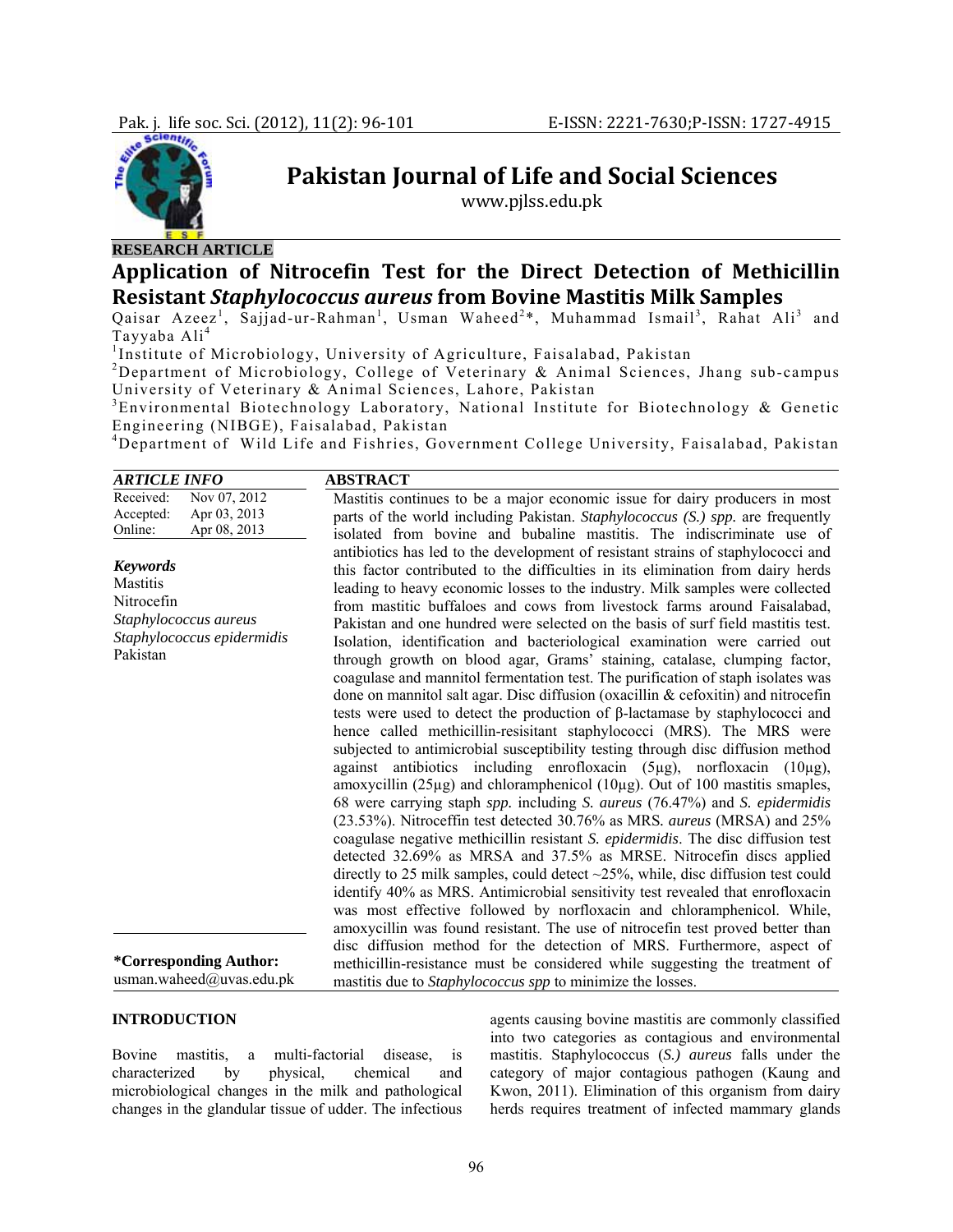with antimicrobial agents and aggressive involuntary culling of refractory animals (Matthews et al., 1992; McDowell et al., 1995). It imposes severe economic losses for the livestock farmers (Pitkala et al., 2004; Pyorala and Taponen, 2009; Thorberg et al., 2009). According to Ratafia (1987), worldwide annual losses caused by this disease were nearly 35 billion US dollars (Khan and Muhammad, 2005). In Pakistan, the losses due to mastitis are even higher because of not practicing the techniques of mastitis prevention like teat dipping and dry period antibiotic therapy (Arshad, 1999).

*S. aureus* is an important opportunistic pathogen both in humans and in dairy cattle. It is also a common cause of mastitis in dairy cows (Trinidad et al., 1990; Waage et al., 1990). The use of antimicrobial agents on dairy farm animals is a major concern in the emergence of resistant zoonotic bacterial pathogens (Piddock, 1995).

Methicillin-resistant *Staphylococcus aureus* (MRSA) isolates are frequently multidrug resistant (Cosgrove, 2006) and has been associated with infections in human and animals (Witte et al., 2007). First incidence of MRSA was recorded in animals (Devriese and Hommez, 1975). The presence of MRSA in bovine mastitis is a potential risk to other exposed cattle and farm workers including veterinarians (Juhász-Kaszanyitzky et al., 2007).

Beta-lactam antibiotics are frequently used in mastitis therapy and the resistance to this is due to production of beta-lactamases and low-affinity penicillin-binding protein, PB2a (Brakstad and Maeland, 1997). *S. aureus*  isolates are often resistant to other classes of antibiotics (through different mechanisms) (CLSI, 2005, 2006) making treatment options limited. Such types of isolates are designated as Methicillin-resistant *S. aureus*  (MRSA). Clinical and Laboratory Standards Institute (CLSI), recommends cefoxitin or oxacillin disc screen test for the detection of MRS as standard method along with PCR for the detection of *mec A* gene responsible for encoding PBP  $2\alpha$  in staphylococcus spp. (CLSI, 2005). Nitrocefin test has been applied with reliability for the detection of beta-lactamase producing *Staphylococci* (Montgomery et al., 1979; O'Callaghan et al., 1972), Haemophilus spp. (Skinner and Wise, 1977).

Buffaloes and cows are major dairy animals in Pakistan. Field surveys of major livestock diseases in Pakistan have indicated that mastitis is the major problem in the country (Cady et al., 1983). Unfortunately there is no estimated cost of losses due to mastitis but it is thought that the probable losses are much higher because mastitis control programs are not usually followed. The present study was designed for isolation and identification of *S. aureus* from mastitis milk samples. The MRSA detection through nitrocefin and cefoxitin & oxacillin disc tests would help in

finding the animals infected with MRSA or MRSE and highlighting the appropriate treatment options for reducing the losses to dairy industry of Pakistan.

# **MATERIALS AND METHODS**

## **Collection of milk samples**

One hundred milk samples were collected from mastitic cows and buffaloes from private livestock farms present in surroundings of Faisalabad. The selection of samples was based on clinical signs California mastitis Test (CMT). Seventy five samples were collected on the basis of clinical signs and 25 on CMT. The guidelines of NMC were followed for sample collection, transportation, culture and isolation of staphylococci. The samples were then transported on ice to the Bacteriological laboratory, Institute of Microbiology, University of Agriculture, Faisalabad, Pakistan.

#### **Culture isolation and identification of** *Staphylococcus aureus*

Blood agar medium (Sullia and Shantharam 1998) and MSA (Sullia and Shantharam, 1998) were prepared in the laboratory and used as general purpose and selective medium respectively for the growth of bacteria present in the samples. The colony morphology and haemolytic pattern of RBCs on blood agar plates due to various bacterial growths were observed and recorded. Cultured bacteria were put to battery of tests for identification. Heat fixed smears on grease free glass slides were prepared and stained by Gram's method as described by (Awan and Rehman, 2002). The guidelines of (NMC, 1981) were followed for detection of catalase, clumping and coagulase forming ability of isolated staphylococci. For tube coagulase test positive control of *staphylococcus aureus* ATCC 25923 was incorporated for reliability of the tests (NMC, 1981).

# **Nitrocefin test**

Nitrocefin (chromogenic cephalosporin) discs (Fluka 49862) were used for the detection *mec A* mediated resistance of MRSA. For quality control of each test, S. aureus strains positive (ATCC 25923) and negative (ATCC 29213) controls were used (Watts and Salmon, 1997; Broekema et al., 2009). The change in colour of disc from blue to maroon or red was recorded and considered as positive. Nirocefin disc were also applied directly to mastitis milk samples to assess the presence of MRSA.

#### **Oxacillin and cefoxitin disc diffusion test**

Oxacillin 1 µg disc (OX-1, Oxoid, UK) and cefoxitin 10 µg disc (FOX-10, Oxoid, UK) were also used to identify *mec A* mediated resistance of staphylococci through disc diffusion method (CLSI, 2006; Broekema et al., 2009). For the purpose, Mueller-Hinton agar plates were used with pre added 2% NaCl and incubation temperature was  $33 \text{ °C}$  for 24 hrs. Zones of inhibition were measured and interpreted as (CLSI,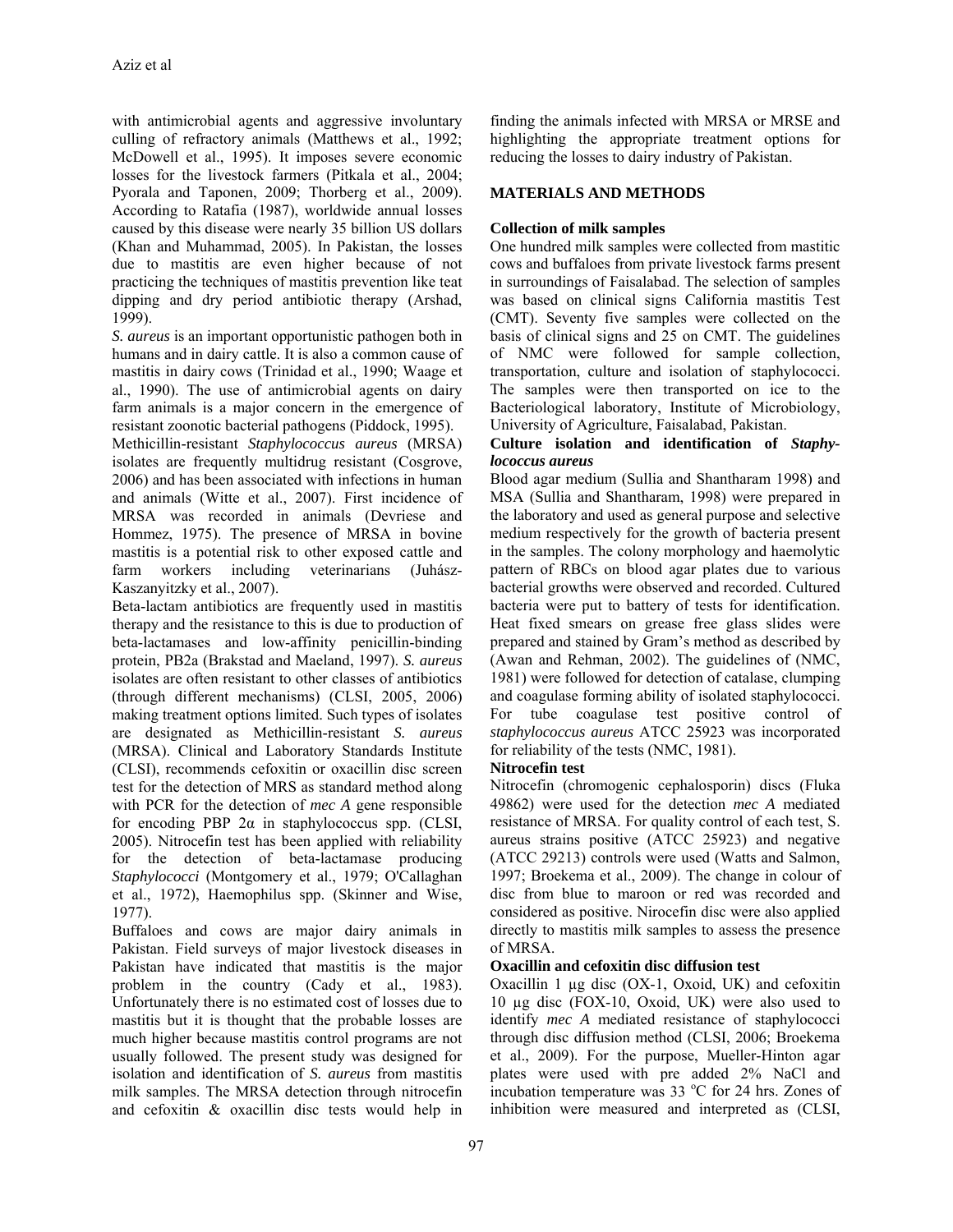2007). Oxacillin and cefoxitin disc diffusion test was also applied directly to mastitis milk samples to assess the presence of MRSA.

#### **Antibiotic susceptibility test**

Antimicrobial susceptibility testing was carried out at equivalent to 0.5 McFarland turbidity standard by agar disc diffusion method on Mueller-Hinton agar plates following the guidelines of (CLSI, 2007). For the screening of MRS, antibiotic discs were used (Kircher et al., 2004; Skov et al., 2005). Commercially available antibiotic discs (Oxoid, UK) were used in the study viz Enrofloxacin (ENR-5, 5µg), Amoxicillin (AMOX-25,  $25\mu$ g), Chloramphenicol (CHLOR-10, 10 $\mu$ g) and Norfloxacin (NOR-10, 10µg). The sizes of the zone of inhibition were recorded and interpreted according to (CLSI, 2007) and were reported as either bacteria were susceptible or resistant to the exposed agent.

#### **RESULTS**

#### **Isolation and identification of mastitis culture isolates**

Clinical milk samples showed 37.3% (28/75) positivity through nitrocefin test, while 24% (6/24) of the subclinical milk samples were identified as carrying MRSA positive status. Bacterial cultures (Staphylococci) from mastitic samples were obtained on blood agar and mannitol salt agar plates. The colonies of haemolytic staphylococci were smooth, circular, moist, 1-2 mm in diameter, pinhead, raised, convex having entire margins and yellow or creamy gold in color. The colonies of non-haemolytic staphylococci were circular, pinhead, raised, convex with entire margins and white in color. Both non- and haemolytic colonies were selected and streaked on blood and MSA plates for isolation of pure cultures. Various identification tests were applied on these cultures and out of 100 milk samples, 52 isolates were identified as *S. aureus* and 16 as *S. epidermidis* giving the total of 68. Hemolytic zones on sheep blood agar plates were detected in 76% (52/68) while remaining samples i.e. 24% (16/68) were non-hemolytic. Among 68 isolated staphylococci, 52 (76%) were mannitol fermenter and 16 (24%) were mannitol non-fermenter. The colonies of staphylococci that fermented mannitol were suspected of *S. aureus* and that of mannitol nonfermenter were *S. epidermidis*. The brief summary of results of catalase, coagulase, mannitol fermentation and biochemical tests were given in Table 1. Upon Gram's staining, the cocci forms with more uniformity in size and darkly stained were considered *S. aureus* and cocci found singly, in pairs and in bunches and lightly stained were thought as S. *epidermidis*.

### **Detection of methicillin-resistant** *Staphylococci*

Nitrocefin disc test could detect 30.76% (16/52) microbial isolates as MRSA. While, percentage of methicillin resistant *S. epidermidis* detected with nitrocefin test was 25% (4/16). Referring to zone standards of CLSI, 23 (33.82%) out of 68 isolates of staphylococci were found methicillin-resistant through disc diffusion method using oxacillin 1µg and cefoxitin 10 µg discs. Disc diffusion test detected 32.69% (17/52) as MRSA and 37.5% (6/16) as coagulase negative *S. epidermidis* (Table 2).

Application of nitrocefin test directly on 25 mastitis milk samples detected 6 (24%) and oxacillin and cefoxitin discs detected 10 (40%) as MRS. Nitrocefin and disc diffusion tests findings of the present study showed that former test may be used with reliability for the detection of MRSA from isolated cultures and directly from mastitic milk samples.

#### **Antibiotic sensitivity testing**

Antibiotic sensitivity testing of methicillin-resistant *S. epidermidis* showed that enroflaxacin was most effective followed by norflaxacin and chloramphenicol. MRSA and *S. epidermidis* were resistant to amoxycillin (Table 4). MRSA were most sensitive to enrofloxacin (88.25%) followed by norflaxacin (76.47%) and chloramphenicol (58.82%). Amoxicillin were found resistant to all MRSA (Table 3). For coagulase negative *S. epidermidis*, the %age antimicrobial sensitivity was enrofloxacin (100%), norfloxacin (88.33%) and chloramphenicol (50%). While, amoxicillin was resistant for these microorganisms (Table 3).

#### **DISCUSSION**

Mastitis is recognized as the most costly disease in dairy cattle. The high losses are due to decreased milk production (10-26%), dumped milk after antibiotic usage, veterinary, labour, culling and death costs and low milk quality premiums due to increased somatic cell count and decreased milk fat.

The microorganisms which produced hemolytic zones of beta-haemolysis were *S. aureus* and those which did not were *S. epidermidis* and same was described by Freeman (1979). Upon Gram's staining of isolated microorganisms, the one which were occurring in grape like clusters and stained darkly by crystal violet were *S. aureus*. Contrary to this, the one which were occurring in single, pairs or in bunches and stained lightly were *S. epidermidis* and same was described by Leslie et al., 1998. The findings of present study for other biochemical tests including coagulase production, catalase and mannitol salt fermentation were according to previous works of Bisen and Verma (1998).

In present study, *S. aureus* was detected in 76% and coagulase negative *S. epidermidis* in 24% of clinical mastitis cases. Pyörälä and Taponen (2009) and Taponen et al. (2006) also found that the proportion of coagulase negative *S. epidermidis* is low as compared to *S. aureus* in clinical milk samples. Waller et al.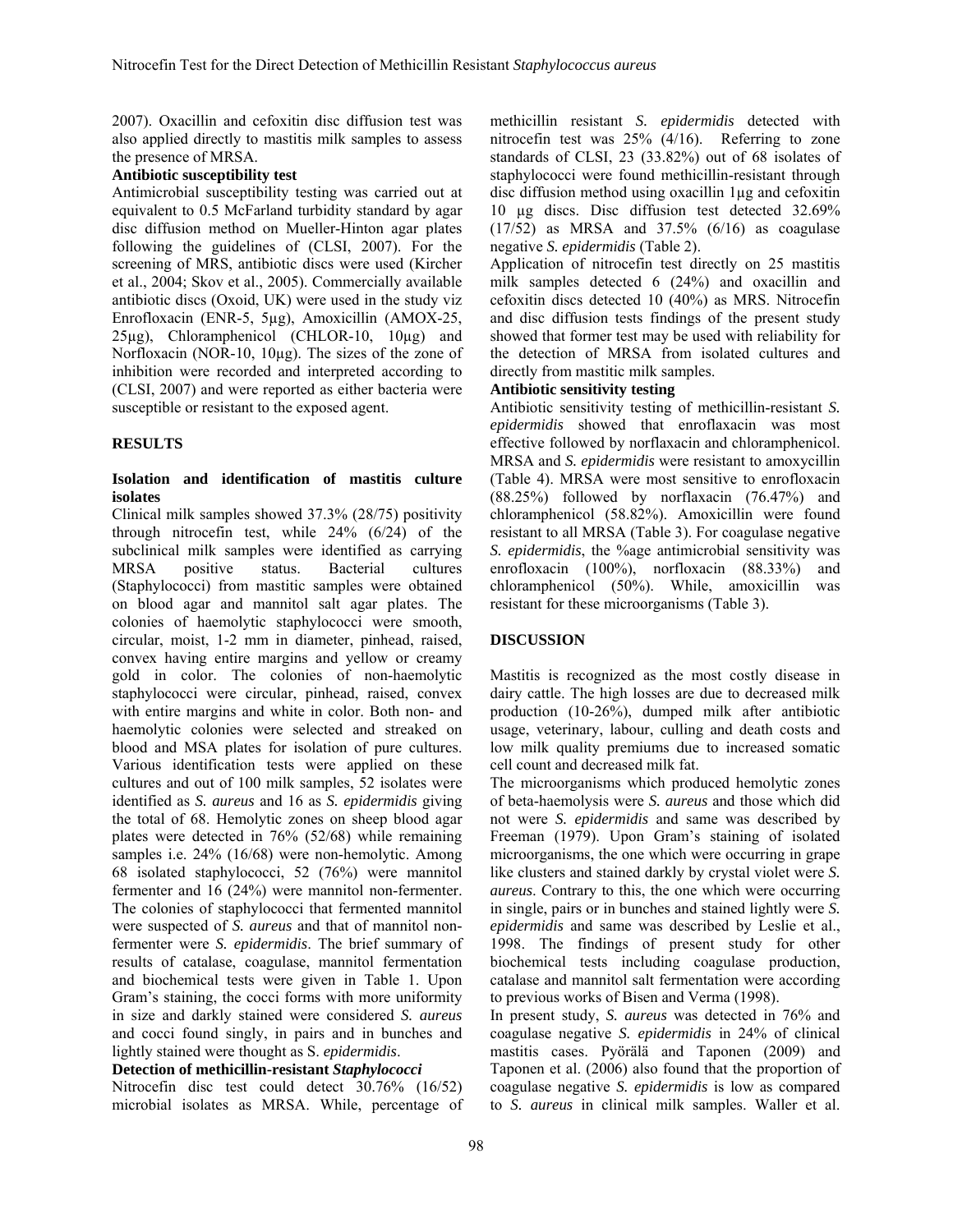| sampics conceitu n om i aisaiabau District |               |          |          |                 |          |                |  |
|--------------------------------------------|---------------|----------|----------|-----------------|----------|----------------|--|
| <b>Species</b>                             | Catalase Test |          |          | Clumping Factor |          | Coagulase Test |  |
|                                            | Positive      | Negative | Positive | Negative        | Positive | Negative       |  |
| S. aureus                                  |               | Nil      | 48       |                 |          | Nil            |  |
| S. epidermidis                             |               | Nil      | Nil      | 10              | Nil      | 16             |  |
| Total                                      |               | Nil      | 48       | 20              |          |                |  |

| Table 1: Comparison of Biochemical characteristics of S. aureus and S. epidermidis isolated from bovine milk |  |
|--------------------------------------------------------------------------------------------------------------|--|
| samples collected from Faisalabad District                                                                   |  |

**Table 2: Comparison of Nitrocefin with Oxacillin and Cefoxitin discs for the detection of coagulase positive MRSA and** *S. epidermidis*

| Antibiotic Disc                          | Methicillin-resistant<br>No of isolates |    | Methicillin-sensitive | Percentage |  |  |  |
|------------------------------------------|-----------------------------------------|----|-----------------------|------------|--|--|--|
|                                          | Tested                                  |    |                       | of MRSA    |  |  |  |
| Coagulase positive MRSA                  |                                         |    |                       |            |  |  |  |
| Nitrocefin                               | 52                                      | 16 | 36                    | 30.76      |  |  |  |
| Oxacillin $1\mu$ g & Cefoxitin $10\mu$ g | 52                                      |    | 35                    | 32.70      |  |  |  |
| Coagulase positive S. epidermidis        |                                         |    |                       |            |  |  |  |
| Nitrocefin                               | 16                                      |    |                       | 25         |  |  |  |
| Oxacillin $1\mu$ g & Cefoxitin $10\mu$ g | 16                                      |    | 10                    | 37.5       |  |  |  |

**Table 3: Pattern of antimicrobial susceptibility of coagulase positive MRSA and coagulase negative methicillin-resistant** *S. epidermidis* 

| Antimicrobial                                           | Zone of Inhibition (mm) |           |           | Total     | Resistant | Susceptible | <sup>%</sup> age |             |
|---------------------------------------------------------|-------------------------|-----------|-----------|-----------|-----------|-------------|------------------|-------------|
| <b>Discs</b>                                            | 1-10                    | $11 - 20$ | $21 - 30$ | $\geq 30$ | Isolates  |             |                  | Sensitivity |
| Coagulase positive MRSA                                 |                         |           |           |           |           |             |                  |             |
| $ENR-5\mu g$                                            |                         |           | 10        |           | 17        |             | 15               | 88.23       |
| $NOR-10 \mu g$                                          |                         |           | 8         |           | 17        |             | 13               | 76.47       |
| $CHLOR-10\mu g$                                         |                         |           | 6         | 4         | 17        |             | 10               | 58.82       |
| $AMOX-25 \mu g$                                         | 12                      |           | Nil       | Nil       | 17        |             | Nil              | 0.00        |
| Coagulase negative methicillin-resistant S. epidermidis |                         |           |           |           |           |             |                  |             |
| $ENR-5\mu g$                                            | Nil                     | Nil       |           |           | 6         | Nil         |                  | 100         |
| NOR-10 $\mu$ g                                          |                         | Nil       |           | 2         | 6         |             |                  | 88.33       |
| $CHLOR-10\mu g$                                         |                         | 2         | 3         | Nil       | 17        |             |                  | 50.00       |
| $AMOX-25 \mu g$                                         |                         |           | Nil       | Nil       | 6         |             | Nil              | 0.00        |

(2011) recently showed that the most common strain isolated in subclinical mastitis cases was *S. epidermidis*  and its prevalence was lower in clinical mastitis cases.

The detection of *mec A* gene by PCR is now a gold standard for the detection of methicillin resistance (Boubaker et al., 2004; Ganiere et al., 2001). Sixty eight isolates of Staphylococci from bovine mastitis were evaluated in the present study through disc diffusion method for the detection of methicillin resistance using oxacillin as well as cefoxitin disc. The use of both the discs for detection of MRS was also supported byBoubaker et al. (2004); Boyce et al. (1984), they compared two methods including oxacillin and cefoxitin disc diffusion test for detection of MRSA, with PCR for *mec A* as the reference method. Testing with both oxacillin and cefoxitin disc would give better sensitivity (100%) than cefoxitin disc alone, but at the expense of sensitivity (99.1%).

In the present study the enrofloaxacin was found most effective against MRSA and results obtained are similar to those obtained by (Ganiere et al., 2001; Kenar et al., 2012). All MRS were resistant to members of the penicillin family, such as ampicillin, oxacillin and penicillin.

 Nitrocefin is a chromogenic cephalosporin developed by Glaxo research limited. (Coded 87/312: 3-2, 4 dinitrostryl)-(6r, 7r-7-(2-thienylacetamido)-ceph-3-em-4-carboxylic acid, E-isomer). This compound exhibit a rapid distinctive color change from yellow (max at PH=7.0=390nm) to red (max at PH 7= 486nm). As the amide bond in the beta lactam ring is hydrolysed by a beta lastamase, it is sensitive to hydrolysis by all known lactamase produced by Gram positive and Gram negative bacteria (O'Callaghan et al., 1972). Nitrocefin discs were used for the detection for beta lastamase production by staphylococcus isolated from bovine IMI by (Gentilini et al., 2002; Watts and Salmon, 1997).

Moreover, there was higher incidence (34%) of methicillin resistant carrying pathogens as detected through the clinical nitrocefin test as compared to MRSA (16/52) and *S. epidermitidis* (4/16) combined involvement (29.4%) in the mastitis milk samples,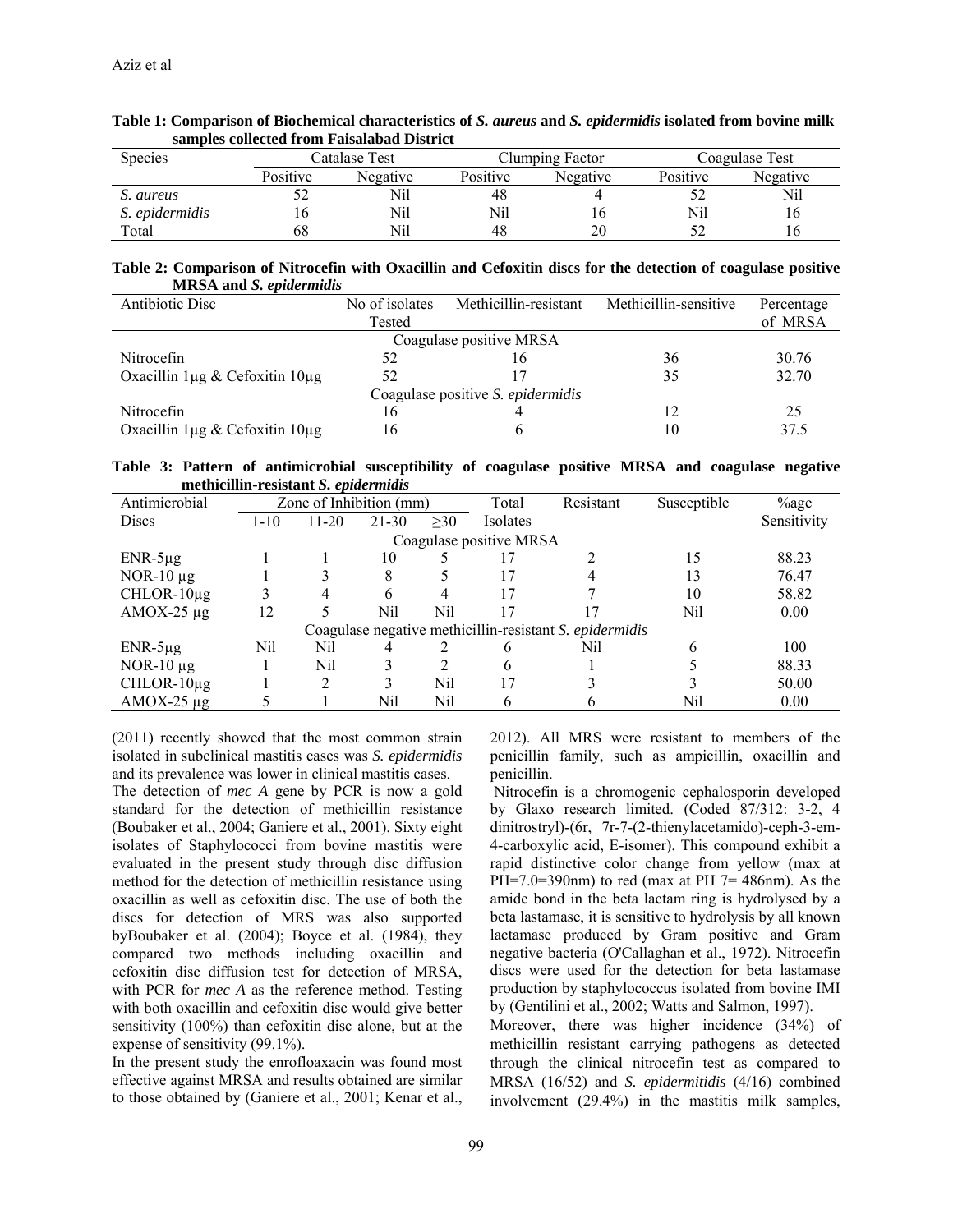which may show some indications regarding the involvement of other pathogens than *Staphylococcus spp*. Present study would help in the early detection of methicillin resistant status of milk from the infected animals and antibiotic susceptibility findings would help the field veterinarians to treat the animals with even good antibiotics to reduce the losses. Further studies using PCR amplification of *mec A* gene for confirmation of MRS may be initiated as gold standard test.

#### **Acknowledgements**

The authors are thankful to the Sanna Laboratory, Faisalabad for extending their cooperation and financial help in the completion of the study. Thanks are also due to Mr. Muhammad Ishaque and Mr. Intizar Hussain for their Laboratory services in the Institute of Microbiology, UAF.

#### **REFERENCES**

- Ali L, G Muhammad, M Arshad, M Saqib and IJ Hassan, 2008. Bacteriology of mastitis in buffaloes in tehsil samundri of district Faisalabad, Pakistan. Pakistan Veterinary Journal, 28: 31-33.
- Arshad GM, 1999. A population based active disease surveillance and drug trails of mastitis in cattle and buffaloes of District Sargodha. MSc Thesis, University of Agriculture, Faisalabad, Pakistan.
- Awan JA and SU Rahman, 2002. Microbiology Manual, Unitech Communication, Faisalabad, Pakistan, pp: 19-99.
- Bisen PS and K Verma, 1998. Handbook of microbiology, CBS Publishers and Distributors, Delhi, India, pp: 115-120.
- Freeman BA 1979. Burrows Textbook of Microbiology. 21st Ed. W.B. Saunders Company, Philadelphia, USA, pp: 429-435.
- Boubaker BB, IR Ben Abbes, H Ben Abdallah, K Mamlouk, F Mahjoubi, A Kammoun, A Hammami and SB Redjeb, 2004. Evolution of A cefoxitin disc diffussion test for the routine detection of methicillin-resistant Staphylococcus aureus. Clinical Microbiology, 10: 749-772.
- Boyce JM, LS Lytle and DA Walsh, 1984. Detection of methicillin-resistant Staphylococcus aureus by microdilution and disk elution susceptibility systems. Jourmal of Clinical Microbiology, 20: 1068-1075.
- Brakstad OG and JA Maeland, 1997. Mechanisms of methicillin resistance in staphylococci. Acta Pathologica Microbiologica et Iimmunologica Scandanavica, 105: 264-276.
- Broekema NM, TV Tam, TA Monson, TA Marshall and DM Warshauer 2009. Comparison of cefoxitin and oxacillin disk diffusion methods for detection of *mecA*-mediated resistance in *Staphylococcus aureus* in a large-scale study. Journal of Clinical Microbiology, 47: 217-219.
- Cady RA, SK Shah, EC Schermerhorn and RE McDowell, 1983. Factors affecting performance of Nili-Ravi buffaloes in Pakistan. Journal of Dairy Science, 66: 578-586.
- CLSI, 2005. Performance standard for antimicrobial susceptibility testing. CLSI approved standard M100-S15. Clinical and laboratory standards Institute, Wayne, PA. CDC Publishers, USA.
- CLSI, 2006. Performance standards for antimicrobial disk susceptibility tests. Approved standard  $M2-A9$ ,  $9<sup>th</sup>$  ed. CLSI, Wayne, PA, USA.
- CLSI, 2007. Performance standards for antimicrobial susceptibility testing; 17th informational supplement. CLSI M100-S17. CLSI, Wayne, PA, USA.
- Cosgrove SE, 2006. The relationship between antimicrobial resistance and patient outcomes: mortality, length of hospital stay, and health care costs. Clinical and Infectious Diseases, 42: S82–S89.
- Devriese LA and J Hommez, 1975. Epidemiology of methicillin-resistant Staphylococcus aureus in dairy herds. Research in Veterinary Science 19: 23–27.
- Ganiere JP, C Medaille, A Limet, N Ruvoen and G Andre-Fontaine, 2001. Antimicrobial activity of enrofloxacin against *Staphylococcus intermedius* strains isolated from canine pyodermas. Veterinary Dermatology, 12: 171-175.
- Gentilini E, G Denamiel, A Betancor, M Rebuelto, M Rodriguez Fermepin and RA De Torrest, 2002. Antimicrobial susceptibility of coagulasenegative staphylococci isolated from bovine mastitis in Argentina. Journal of Dairy Science, 85: 1913-1917.
- Juhász-Kaszanyitzky E, S Janosi, P Somogyi, A Dan, LG Bloois and JA Wagenaar, 2007. MRSA transmission between cows and humans. Emerging Infectious Diseases, 13: 630–632.
- Kenar B, Y Kuyucuoglu and E Seker, 2012. Antibiotic susceptibility of coagulase-negative staphylococci isolated from bovine subclinical mastitis in Turkey. Pakistan Veterinary Journal, 32: 390-393.
- Khan AZ and G Muhammad, 2005. Quarter-wise comparative prevalence of mastitis in buffaloes and corssbred cows. Pakistan Veterinary Journal, 25: 9-12.
- Kircher S, N Dick, V Ritter, K Sturm and P Warns, 2004. Detection of Methicillin-resistant